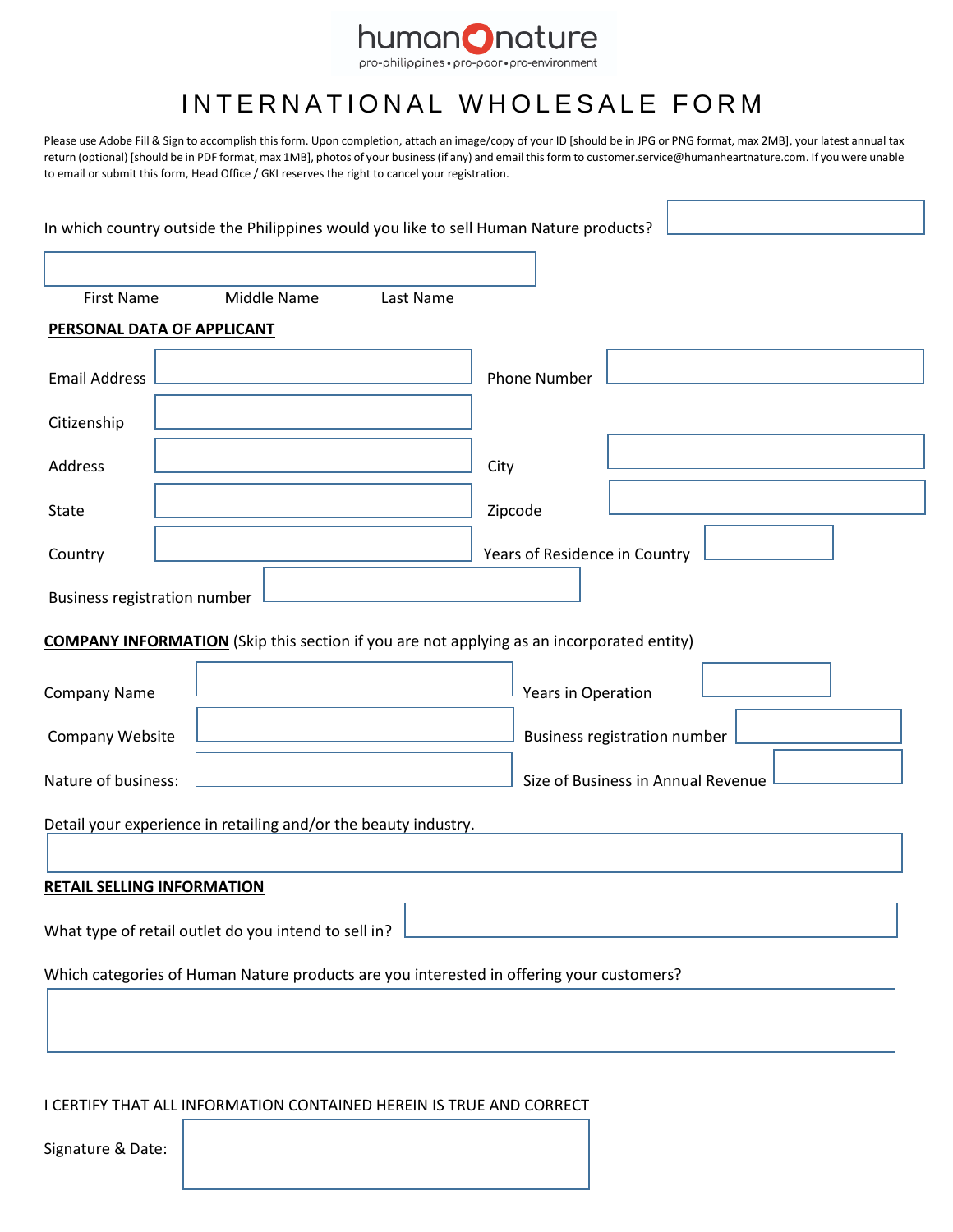

## INTERNATIONAL RESELLER AGREEMENT

GKI agrees that the International Reseller may purchase the products of GKI at prices determined by GKI which are below the international retail price, subject to GKI's policies regarding sales, marketing and payment.

The International Reseller represents and warrants that all the information he/she has given in this Application Form and Agreement is true and accurate.

The International Reseller agrees:

- a. To obtain and maintain all permits and licenses necessary for the continuance of his/her business.
- b. To ensure that he/she complies with all applicable laws governing his/her business including payment of any and all taxes.
- c. To pay for all his/her purchases in accordance with the payment policies of GKI without the need for GKI to demand payment.
- d. To hold GKI, its officers and employees free and harmless from any claim, expense, liability, suit or demand arising from the conduct of his/her business.
- e. To immediately inform GKI of any change in his/her personal information given in this Application Form.
- f. To purchase only from the GKI online store (www.humanheartnature.com) through the "Other" option, paying international reseller prices
- g. Not to sell GKI's products in or to retail stores, supermarkets or other fixed places of business without prior written permission from GKI.
- h. Not to sell GKI's products to customers outside the agreed city/country submitted by International Reseller in the International Wholesale Form without prior written permission from GKI.
- i. **TO STORE THE PRODUCTS AWAY FROM SUNLIGHT AND BETWEEN 30 TO 86 DEGREES FAHRENHEIT (-1 TO 30 DEGREES CELSIUS) TO PRESERVE THE QUALITY OF THE PRODUCTS.** Failure to do so will cause irreparable damage to the products such as loss of fragrance, separation or discoloration since the products do not contain chemical stabilizers or emulsifiers.
- j. To never leave the products in the vehicle or any other place that may be subject to heat, and to accept liability for any change in the quality of products not properly stored in accordance with these directions.
- k. To acknowledge that many products have expiration dates and to not re-sell products that have less than three (3) months remaining shelf life based on the expiration date found on the product.
- l. To allow use of his/her name for publication from time to time in company documents, merchandising and other material especially in relation to sales figures and performance tables.
- m. To exchange communication with GKI via mail, telephone, email, or other means (1) to receive account or order information; (2) to process orders and arrange payments; (3) to receive information about products and promotions; (4) for other business purposes.